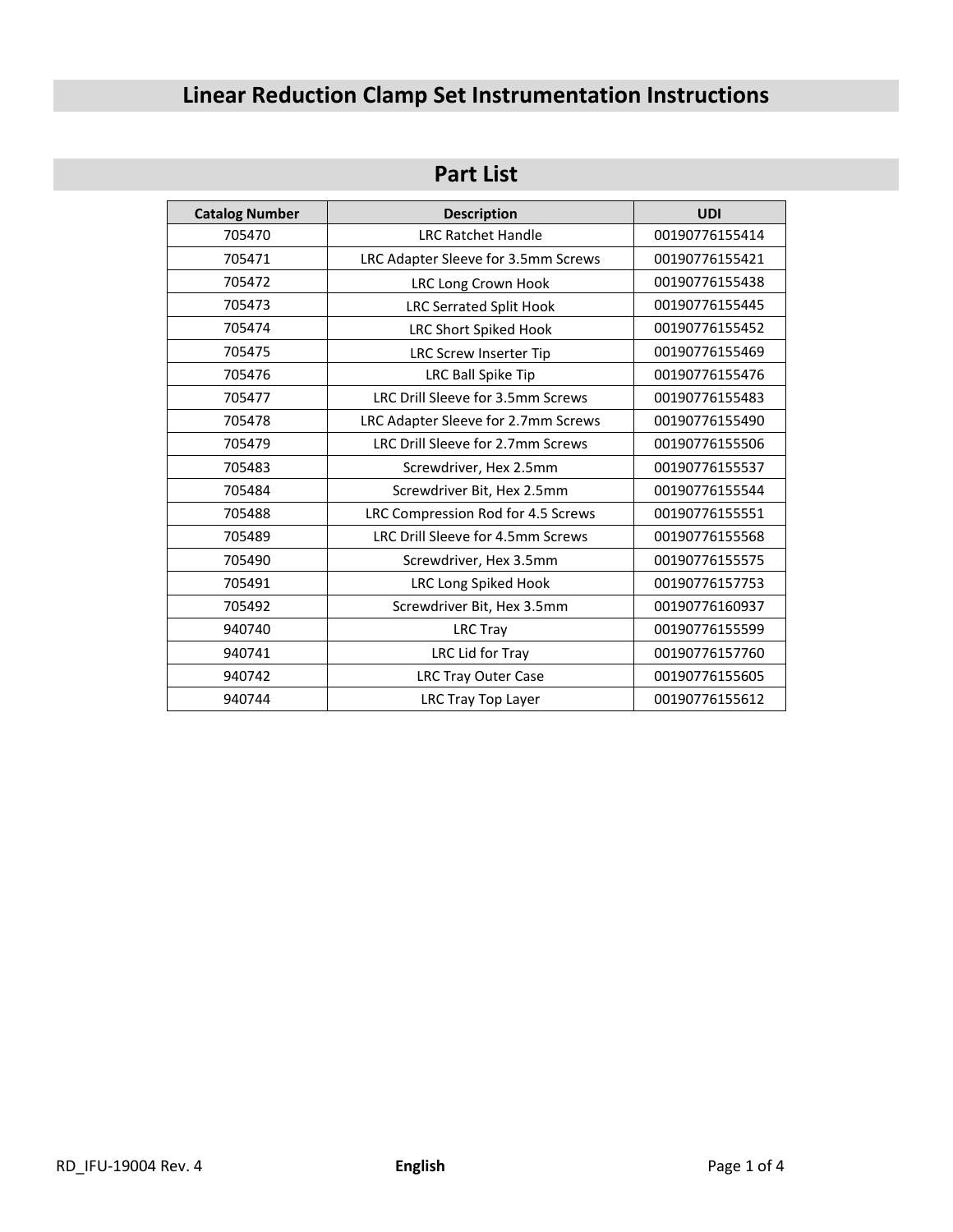### Linear Reduction Clamp Set Instrumentation Instructions

#### **INTENDED USE**

• The Linear Reduction Clamp Set is intended to offer a comprehensive set of surgical instruments to aide in the reduction of bone fractures during surgical reconstruction.

#### **INTENDED USER PROFILE**

- Surgical procedures should be performed only by persons having adequate training and familiarity with surgical techniques. The physician's education, training, and professional judgement are necessary to determine the most appropriate device and treatment option.
- Consult medical literature relative to techniques, complications and hazards prior to performance of any surgical procedure. Before using the product, all instructions regarding its safety features must be read carefully.

#### **DEVICE DESCRIPTION**

- Surgical instruments comprising fixed assemblies, simple hinged instruments and simple assemblies generally composed of medical grade stainless steels, titanium, aluminum and silicone rubber.
- Instrument case and trays may consist of different materials including stainless steels, aluminum and silicone mats.
- Devices are supplied NON-STERILE and must be inspected, cleaned, lubricated and sterilized before each use.
- Devices require terminal sterilization per this IFU.
- Devices are not implantable.
- The following catalog medical devices are manufactured and supplied by Stryker® and are compatible with the Linear Reduction Clamp Set instrumentation and/or case & tray:

| <b>Catalog Number</b> | <b>Description</b>                    | <b>Catalog Number</b>   | <b>Description</b>     |
|-----------------------|---------------------------------------|-------------------------|------------------------|
| 705482                | Scaled Drill, 2.0x390mm               | 349608(S) - 349660(S)   | 2.7mm Small Cortical   |
| 703966                | Scaled Drill. 2.5x450mm               | $605008(S) - 605060(S)$ | 2.7mm Small Cortica    |
| 703974                | Scaled Drill, 3.2x450mm               | 338610(S) - 338720(S)   | 3.5mm Small Cortical 9 |
| 703961                | Spiked Disk for 3.5mm Spiked Inserter | $340614(S) - 340750(S)$ | 4.5mm Cortical Scr     |
| 702923                | Spiked Disk                           | $601014(S) - 601150(S)$ | 4.5mm Cortical Sc      |
| 390019(S)             | Washer, 9mm                           | 341030(S) - 341150(S)   | 6.5mm Spongiosa Screw, |
| 703962                | Washer Loading Stand                  | 342045(S) - 342150(S)   | 6.5mm Spongiosa Screw, |
| 705465                | Spiked Disk, Large PRO Ø28mm          |                         |                        |
| 705466                | Spiked Disk, Oval PRO 40mm x 16mm     |                         |                        |

| alog Number | <b>Description</b>                    | <b>Catalog Number</b>   | <b>Description</b>                 |
|-------------|---------------------------------------|-------------------------|------------------------------------|
| 705482      | Scaled Drill, 2.0x390mm               | 349608(S) - 349660(S)   | 2.7mm Small Cortical Screw StSt    |
| 703966      | Scaled Drill, 2.5x450mm               | $605008(S) - 605060(S)$ | 2.7mm Small Cortical Screw Ti      |
| 703974      | Scaled Drill, 3.2x450mm               | 338610(S) - 338720(S)   | 3.5mm Small Cortical Screw StSt    |
| 703961      | Spiked Disk for 3.5mm Spiked Inserter | $340614(S) - 340750(S)$ | 4.5mm Cortical Screw StSt          |
| 702923      | Spiked Disk                           | $601014(S) - 601150(S)$ | 4.5mm Cortical Screw Ti            |
| 390019(S)   | Washer, 9mm                           | 341030(S) - 341150(S)   | 6.5mm Spongiosa Screw, 16mm Thread |
| 703962      | Washer Loading Stand                  | 342045(S) - 342150(S)   | 6.5mm Spongiosa Screw, 32mm Thread |

#### **CONTRAINDICATIONS**

- These conditions increase the risk of undesirable outcomes:
- o Infection
	- o Inadequate blood supply to the operative site due to compromised vascularity.
	- o Inadquate tissue coverage over the operative site
	- o Bone quality compromised by disease, infection or prior surgical procedures (implanation) that cannot provide adequate support or fixation of the devices.
	- o Foreign body (material) sensitivity
	- o Patients with mental or neurological conditions which increase the risk of complications in post-operative care



- Avalign recommends thorough manual and automated cleaning of medical devices prior to sterilization. Automated methods alone may not adequately clean devices.
- Devices should be reprocessed as soon as possible following use. Instruments must be cleaned separately from cases and trays.
- All cleaning agent solutions should be replaced frequently before becoming heavily soiled.
- Prior to cleaning, sterilization and use, remove all protective caps carefully. All instruments should be inspected to ensure proper function and condition. Do not use instruments if they do not perform satisfactorily.
- Lubrication of quick connect related mechanisms is required prior to use to prevent difficulty in actuation.
- The sterilization methods described have been validated with the devices in predetermined placement locations per the case and tray designs. Areas intended for specific devices shall contain only those devices.
- Risk of damage The surgical instruments are precision devices. Careful handling is important for the accurate functioning of the devices. Improper external handling can cause the devices to malfunction.
- Use caution when handling sharp instruments to avoid injury.
- Wash the instrument case and trays with an aluminum safe, neutral pH detergent to avoid faded surface colors and deterioration of anodized surfaces.
- If a device is/was used in a patient with, or suspected of having Creutzfeldt-Jakob Disease (CJD), the device cannot be reused and must be destroyed due to the inability to reprocess or sterilize to eliminate the risk of cross-contamination.



Federal U.S. Law restricts this device to sale, distribution, and use, by, or on order of a physician.

#### **LIMITATIONS ON REPROCESSING**

Repeated processing has minimal effect on these instruments. End of life is normally determined by wear and damage due to use.

#### **DISCLAIMER**

It is the responsibility of the reprocessor to ensure reprocessing is performed using equipment, materials and personnel in the reprocessing facility and achieves the desired result. This requires validation and routine monitoring of the process. Any deviation by the reprocessor from the instructions provided must be properly evaluated for effectiveness and potential adverse consequences.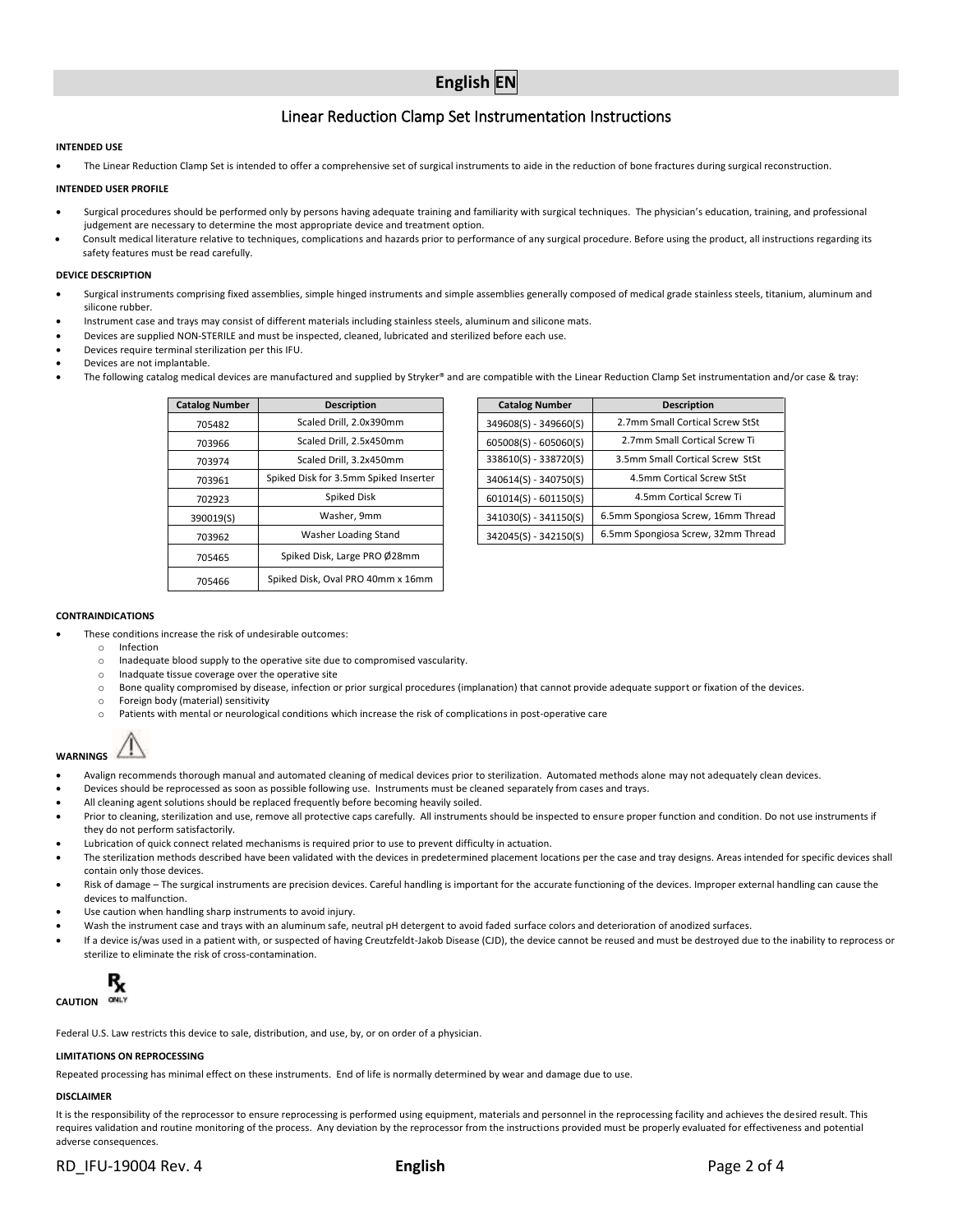#### **Reprocessing Instructions**

#### **TOOLS AND ACCESSORIES**

|                        | Cold Tap Water (< 20°C / 68°F)                                     |
|------------------------|--------------------------------------------------------------------|
|                        | Warm Water (38°-49°C / 100°-120°F)                                 |
| Water                  | Hot Tap Water ( $>$ 40 $^{\circ}$ C / 104 $^{\circ}$ F)            |
|                        | Deionized (DI) or Reverse Osmosis (RO) Water (ambient)             |
| <b>Cleaning Agents</b> | Neutral Enzymatic Detergent pH 6.0-8.0 i.e. MetriZyme, EndoZime,   |
|                        | Enzol                                                              |
|                        | Assorted Sizes of Brushes and/or Pipe Cleaners with Nylon Bristles |
| Accessories            | Sterile Syringes or equivalent                                     |
|                        | Absorbent, Low Lint Disposable Cloths or equivalent                |
|                        | <b>Soaking Pans</b>                                                |
|                        | Medical Compressed Air                                             |
| Equipment              | Ultrasonic Cleaner (Sonicator)                                     |
|                        | <b>Automated Washer</b>                                            |

#### **POINT-OF-USE AND CONTAINMENT**

- 1) Follow health care facility point of use practices. Keep devices moist after use to prevent soil from drying and remove excess soil and debris from all lumens, surfaces, crevices, sliding mechanisms, hinged joints, and all other hard-to-clean design features.
- 2) Suction or flush lumens with a cleaning solution immediately after use.
- 3) Follow universal precautions and contain devices in closed or covered containers for transport to central supply.

#### **MANUAL CLEANING**

- 4) Rinse devices under cold running tap water for a minimum of 3 minutes while wiping off residual soil or debris. Actuate moveable mechanisms and flush all lumens, cracks and/or crevices while rinsing.
- 5) Prepare an enzymatic cleaning solution per manufacturer's instructions including dilution/concentration, water quality and temperature. Immerse devices and soak for a minimum of 10 minutes. While in the solution, use a soft, bristle brush to remove all traces of blood and debris from the device, paying close attention to threads, crevices, seams, and any hard to reach areas.
	- a. If the device has sliding mechanisms or hinged joints, actuate the device while scrubbing to remove trapped soil.
	- b. If the device contains a lumen, use a tight-fitting nylon brush or pipe cleaner while pushing in and out with a twisting motion to facilitate removal of debris; ensure the full diameter and depth of the lumen is accessed. Flush the lumen, three times minimum, with a syringe containing a minimum solution of 60mL.
- 6) Remove devices and rinse/agitate in cold tap water for a minimum of 3 minutes. Actuate moveable mechanisms and flush all lumens, cracks and/or crevices while rinsing.
- 7) Prepare a neutral detergent cleaning solution per manufacturer's instructions including dilution/concentration, water quality and temperature. Immerse devices and soak for a minimum of 5 minutes. While in the solution, use a soft, bristle brush to remove all traces of blood and debris from the device, paying close attention to threads, crevices, seams, and any hard to reach areas.
	- a. If the device has sliding mechanisms or hinged joints, actuate the device while scrubbing to remove trapped soil.
	- b. If the device contains a lumen, use a tight-fitting nylon brush or pipe cleaner while pushing in and out with a twisting motion to facilitate removal of debris; ensure the full diameter and depth of the lumen is accessed. Flush the lumen, three times minimum, with a syringe containing a minimum solution of 60mL.
- 8) Remove devices and rinse/agitate in cold tap water for a minimum of 3 minutes. Actuate moveable mechanisms and flush all lumens, cracks and/or crevices while rinsing.
- 9) Prepare an enzymatic cleaning solution using hot water per manufacturer's recommendations in an ultrasonic unit. Sonicate the devices for a minimum of 15 minutes using a minimum frequency of 40 kHz. It is recommended to use an ultrasonic unit with flushing attachments. Devices with lumens should be flushed with cleaning solution under the surface of the solution to ensure adequate perfusion of channels.
- 10) Remove devices and rinse/agitate in ambient DI/RO water for a minimum of 4 minutes. Actuate moveable mechanisms and flush all lumens, cracks and/or crevices while rinsing. Flush internal lumens a minimum of 3 times with RO/DI water (minimum of 15mL) using an appropriately sized syringe. If available, use flush ports for flushing.
- 11) Dry the device using an absorbent cloth. Dry any internal areas with filtered, compressed air.
- 12) Visually inspect the device for soil including all actuating mechanisms, cracks, crevices, and lumens. If not visibly clean, repeat steps 4-12.

#### **AUTOMATED CLEANING**

Note: All devices must be manually pre-cleaned prior to any automated cleaning process, follow steps 1-8. Steps 9-12 are optional but advised.

13) Transfer the devices to an automatic washer/disinfector for processing per the below minimum parameters.

| Phase                       | Time<br>(minutes) | Temperature    | Detergent Type & Concentration |
|-----------------------------|-------------------|----------------|--------------------------------|
| Pre-wash 1                  | 02:00             | Cold Tap Water | N/A                            |
| Enzyme Wash                 | 02:00             | Hot Tap Water  | Enzyme Detergent               |
| Wash 1                      | 02:00             | 63°C / 146°F   | <b>Neutral Detergent</b>       |
| Rinse 1                     | 02:00             | Hot Tap Water  | N/A                            |
| <b>Purified Water Rinse</b> | 02:00             | 146°F / 63°C   | N/A                            |
| Drying                      | 15:00             | 194°F / 90°C   | N/A                            |
|                             |                   |                |                                |

14) Dry excess moisture using an absorbent cloth. Dry any internal areas with filtered, compressed air.

15) Visually inspect the device for soil including all actuating mechanisms, cracks, crevices and lumens. If not visibly clean, repeat steps 4-8, 13-15.

#### **DISINFECTION**

- Devices must be terminally sterilized (See § Sterilization).
- Avalign instruments are compatible with washer/disinfector time-temperature profiles for thermal disinfection per ISO 15883.

#### **INSPECTION AND FUNCTIONAL TESTING**

- Visually inspect devices for damage or wear, including sharp edges. Instruments with broken, cracked, chipped or worn features, should not be used, but should be replaced immediately.
- Verify device interfaces (junctions and threads) continue to function as intended without complications.
- Check for smooth movement of hinges. Locking mechanisms should be free of nicks.
- Lubricate before autoclaving with Instra-Lube, or a steam permeable instrument lubricant.